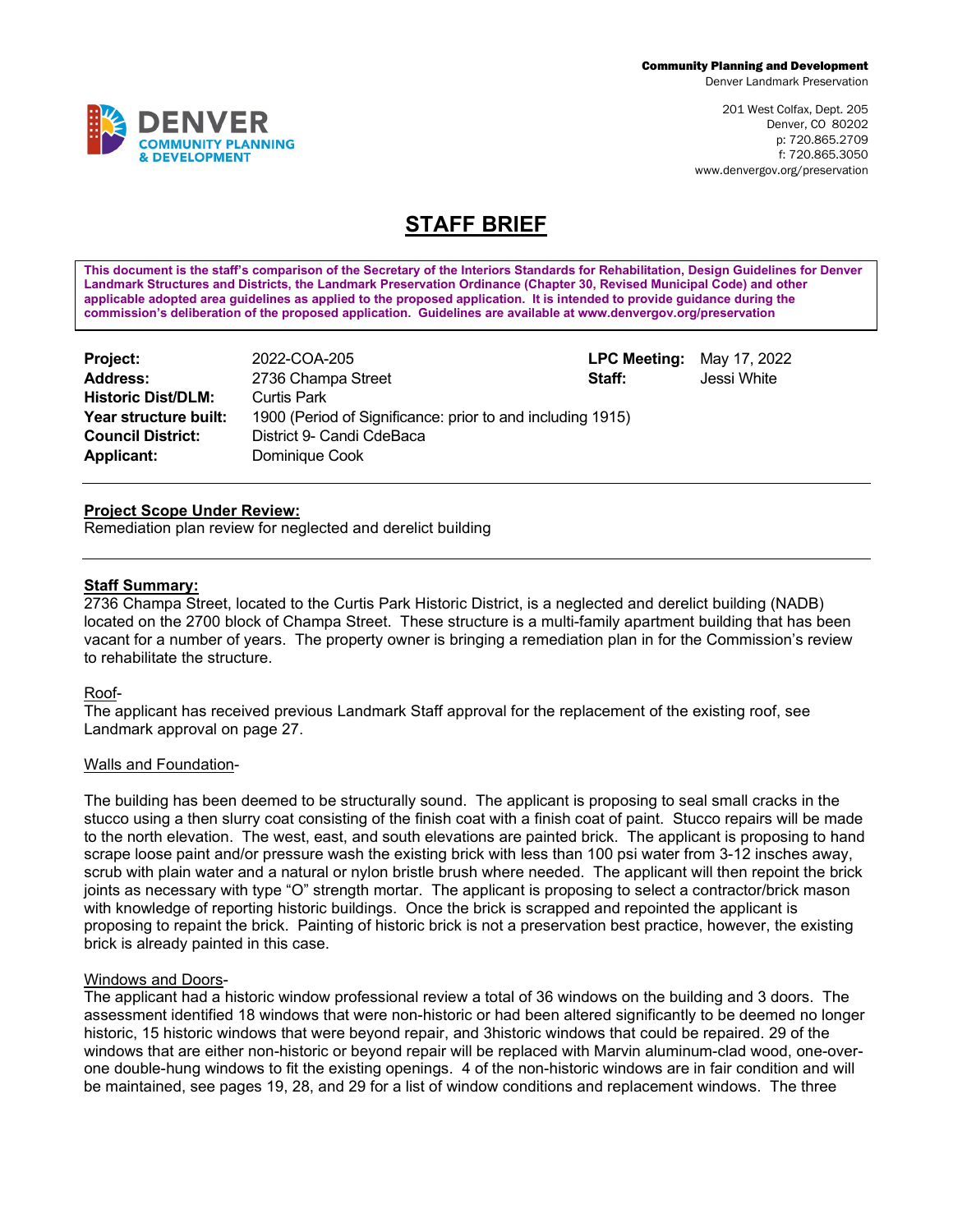historic windows that are repairable will be repaired by the historic window professional, see page 21 for the repair procedure.

The building has 3 non-historic doors, 1 at the front of the building and 2 on the back of the building. The applicant is proposing to install a simple half-light wood panel door on the front of the building (see pages 23, 24, and 25 for front door details) and solid steel doors with transom windows on the back of the building (see page 26 for back door details).

Timeline-

The applicant believes that they can accomplish the proposed work within 12-18 months. The applicant will consult staff if additional time is needed to bring the property into compliance.

# **Excerpted from Design Guidelines for Denver Landmark Structures and Districts, January 2016**

| <b>Guideline</b>                                                                                                                                                                                                                                                                                                                                                                                                                                              | <b>Meets</b><br><b>Guideline?</b> | <b>Comments</b>                                                                                                                                                                                                                                            |
|---------------------------------------------------------------------------------------------------------------------------------------------------------------------------------------------------------------------------------------------------------------------------------------------------------------------------------------------------------------------------------------------------------------------------------------------------------------|-----------------------------------|------------------------------------------------------------------------------------------------------------------------------------------------------------------------------------------------------------------------------------------------------------|
| 2.1 Preserve original building<br>materials.<br>a. Protect original building materials<br>from deterioration.<br>b. Don't remove original materials in<br>good condition or which can be<br>repaired.                                                                                                                                                                                                                                                         | Yes                               | The applicant will be restoring and<br>maintaining historic building materials.                                                                                                                                                                            |
| 2.3 Repair original building materials,<br>when needed.<br>a. Repair deteriorated building<br>materials by patching, piecing-in,<br>consolidating, or otherwise reinforcing<br>the material.<br>b. If disassembly of an original<br>element is necessary for its repair or<br>restoration, replace the disassembled<br>components in their original<br>configuration.                                                                                         |                                   |                                                                                                                                                                                                                                                            |
| 2.2 Use gentle methods when cleaning<br>and refinishing historic materials.<br>a. Use a low pressure water wash if<br>cleaning is necessary.<br>b. Perform a test patch before<br>cleaning and refinishing to ensure that<br>the procedure will not have an<br>unanticipated negative effect on the<br>material.<br>c. Avoid using harsh cleaning<br>methods, such as sandblasting, which<br>can damage historic materials and<br>cause future deterioration. | <b>Yes</b>                        | The applicant is following the National Park<br>Services Preservation Brief 2 for the treatment<br>of historic masonry materials. The applicant<br>will be using low pressured water wash (no<br>more than 100 psi), and gentle brush cleaning<br>methods. |
| 2.7 Re-point deteriorated masonry<br>mortar joints.                                                                                                                                                                                                                                                                                                                                                                                                           | Yes                               | The applicant will be using a type "o" mortar to<br>repoint the masonry.                                                                                                                                                                                   |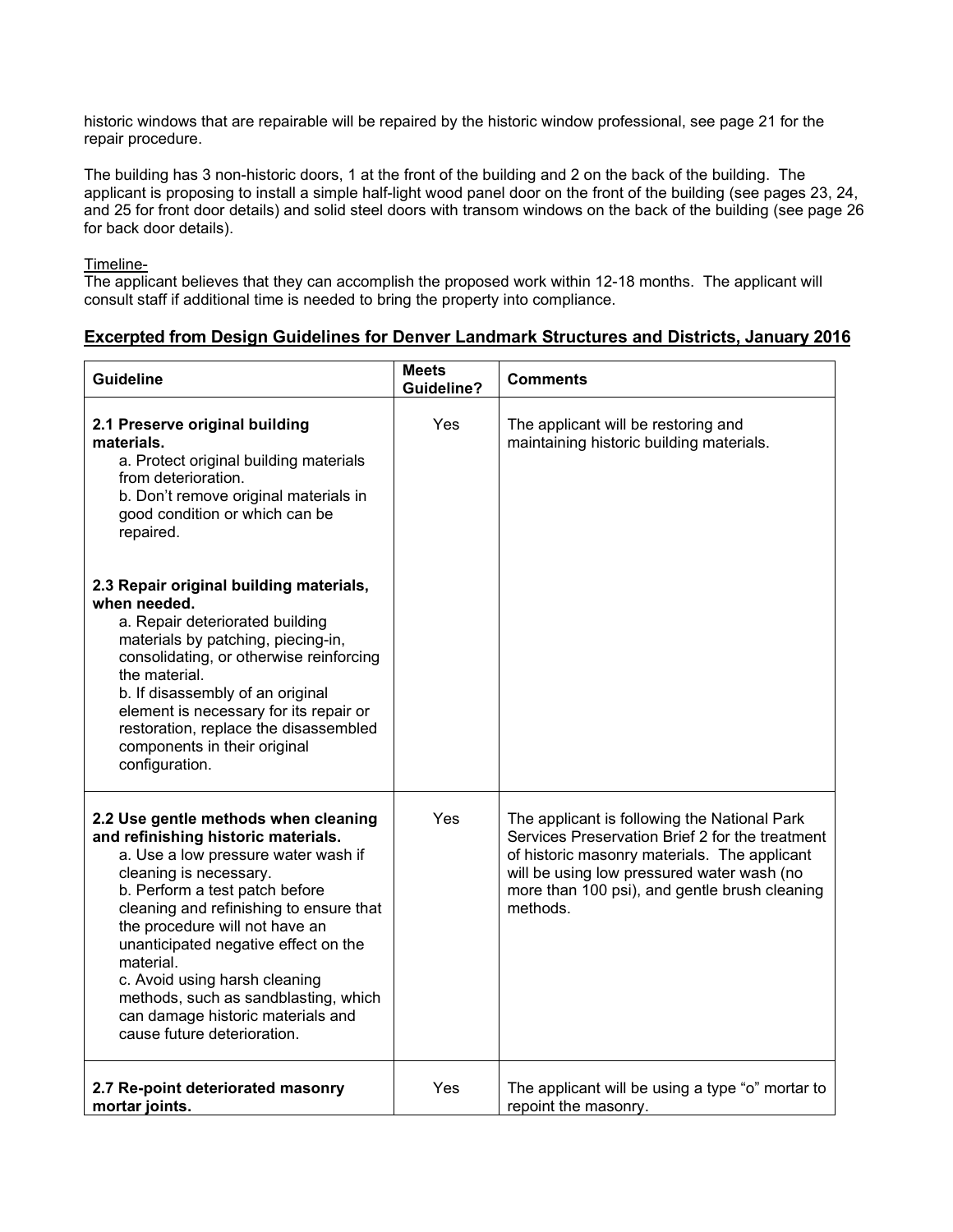| a. Duplicate original mortar in<br>strength, composition, color and<br>texture.<br>b. Duplicate the mortar joints in width<br>and profile.<br>c. Avoid using caulk, silicone sealant,<br>or mortar with a high Portland cement<br>content, which will be substantially<br>harder than the original.                                                                                                                                                                                                                                                                                                                                                                                                                                                                                                                                                                                                                                                                                                                                                                                                                                                                                                                                                                                                                                                                                                                                |     |                                                                                                                                                                                                                                                |
|------------------------------------------------------------------------------------------------------------------------------------------------------------------------------------------------------------------------------------------------------------------------------------------------------------------------------------------------------------------------------------------------------------------------------------------------------------------------------------------------------------------------------------------------------------------------------------------------------------------------------------------------------------------------------------------------------------------------------------------------------------------------------------------------------------------------------------------------------------------------------------------------------------------------------------------------------------------------------------------------------------------------------------------------------------------------------------------------------------------------------------------------------------------------------------------------------------------------------------------------------------------------------------------------------------------------------------------------------------------------------------------------------------------------------------|-----|------------------------------------------------------------------------------------------------------------------------------------------------------------------------------------------------------------------------------------------------|
| 2.14 Maintain the pattern and<br>proportion of historic window and door<br>openings.<br>a. Preserve the position, number and<br>arrangement of historic windows and<br>doors in a building wall. Modifying a<br>window or door on the rear of a<br>contributing structure may be<br>considered on a façade that is not<br>visible.<br>b. Maintain the original size and shape<br>of window and door openings on<br>primary façades.<br>c. Repair and maintain windows and<br>doors regularly, including wood trim,<br>glazing putty and glass panes.<br>d. Restore altered window or door<br>openings on primary façades to their<br>original configuration, when feasible.<br>e. Avoid enclosing a historic window<br>or door opening or adding a new<br>opening.<br>f. Do not reduce an original opening to<br>accommodate a smaller window<br>or door, or increase it to accommodate<br>a larger one. More flexibility may<br>be appropriate on a façade that is not<br>visible.<br>2.16 Preserve historic window<br>materials.<br>a. Preserve historic window features<br>including the frame, sash, muntins,<br>mullions, glazing, sills, heads, jambs,<br>moldings, operation and groupings of<br>windows.<br>b. Use special care to preserve and<br>protect stained and leaded glass.<br>c. Repair original windows by re-<br>glazing and patching and splicing<br>elements such as muntins, the frame,<br>sill and casing. | Yes | The applicant is proposing to restore all<br>historic windows using the National Park<br>Service Preservation Brief 9. All historic<br>window openings, appearances, operation,<br>material, and placement will be restored and<br>maintained. |
|                                                                                                                                                                                                                                                                                                                                                                                                                                                                                                                                                                                                                                                                                                                                                                                                                                                                                                                                                                                                                                                                                                                                                                                                                                                                                                                                                                                                                                    | Yes |                                                                                                                                                                                                                                                |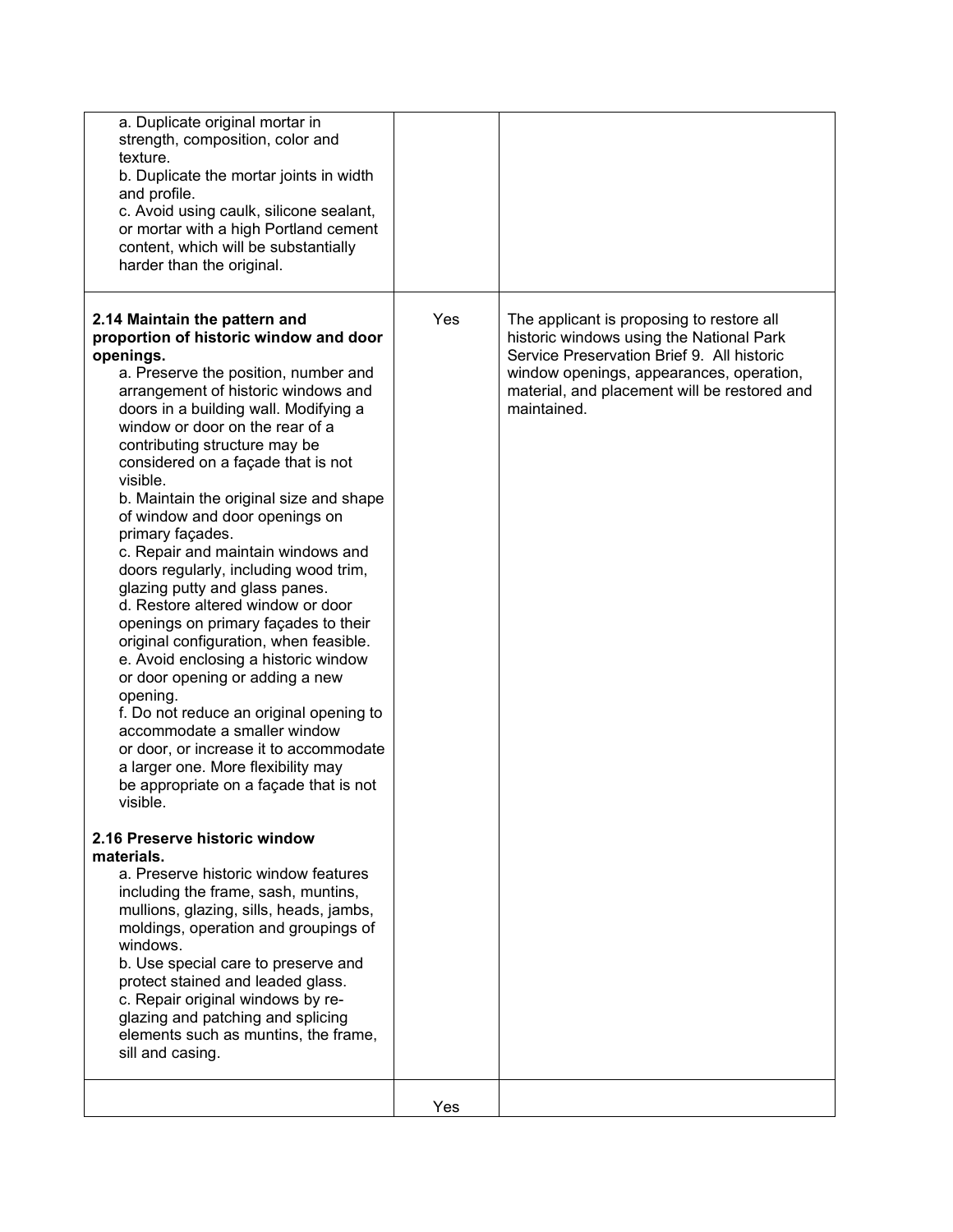| 2.21 Preserve and repair functional and<br>decorative features of an original door.<br>a. Preserve features including door<br>frames, sills, heads, jambs, moldings,<br>detailing, transoms, stained glass,<br>hardware and flanking sidelights.<br>b. Repair locks and other hardware, if<br>feasible.<br>c. Limit replacement parts and<br>materials to only those parts of the<br>door that are deteriorated beyond<br>repair.<br>d. Do not apply faux or stained glass<br>window film to a historic door.<br>e. Do not alter the original size and<br>shape of a historic door opening.<br>f. Do not change the historic position<br>of doors on primary façades.<br>g. Do not add a new door opening on<br>a primary façade.<br>h. Do not enclose transoms or<br>sidelights. |     | The applicant is installing new doors that fit<br>the period and style of the building.                                                                                                                                              |
|-----------------------------------------------------------------------------------------------------------------------------------------------------------------------------------------------------------------------------------------------------------------------------------------------------------------------------------------------------------------------------------------------------------------------------------------------------------------------------------------------------------------------------------------------------------------------------------------------------------------------------------------------------------------------------------------------------------------------------------------------------------------------------------|-----|--------------------------------------------------------------------------------------------------------------------------------------------------------------------------------------------------------------------------------------|
| 2.20 Replace a non-original window<br>that is out of character, whenever<br>possible.<br>a. Use a design that is similar to other<br>original windows in similar locations.<br>b. If all windows have been replaced,<br>use photographs or evidence from<br>other similar properties to re-create<br>the original appearance.<br>c. When replacing a non-original<br>window, use traditional materials, such<br>as wood, particularly if other original<br>windows remain on the structure. If all<br>historic windows have been removed,<br>an alternate material that closely<br>matches the original in appearance,<br>such as composite fiberglass for<br>wood, may be acceptable.                                                                                            | Yes | The applicant will be replacing the non-historic<br>windows and historic windows beyond repair<br>with period appropriate one-over-one windows<br>that fit the existing window openings. The<br>material will be aluminum-clad wood. |

## **Recommendation: Approval**

**Basis:** The applicant will be preserving and cleaning all historic materials on the structure (guidelines 2.1, 2.2, 2.3). The applicant will be repairing the historic stucco cladding and brick materials (guidelines 2.7). The applicant will be restoring historic windows on the structure and will replace non-historic windows and doors with appropriate materials (guidelines 2.14, 2.16, 2.20, 2.21).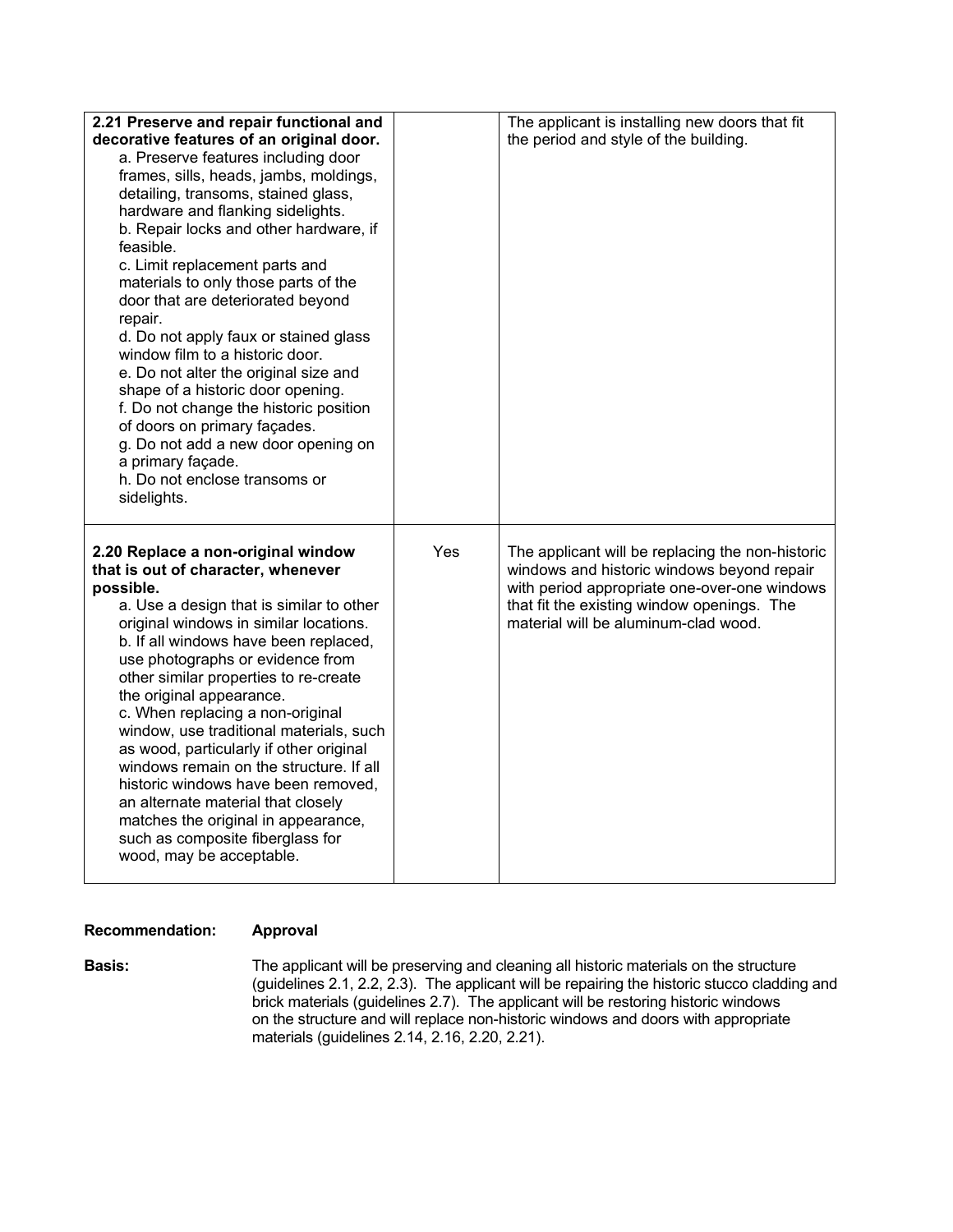**Suggested Motion: I move to APPROVE application 2022-COA-205 for the Remediation Plan at 2736 Champa Street, as per design guidelines 2.1, 2.2, 2.3, 2.7, 2.14, 2.16, 2.20, 2.21, presented testimony, submitted documentation and information provided in the staff report.**

Curtis Park Historic District Map with 2736 Champa Street outlined in RED